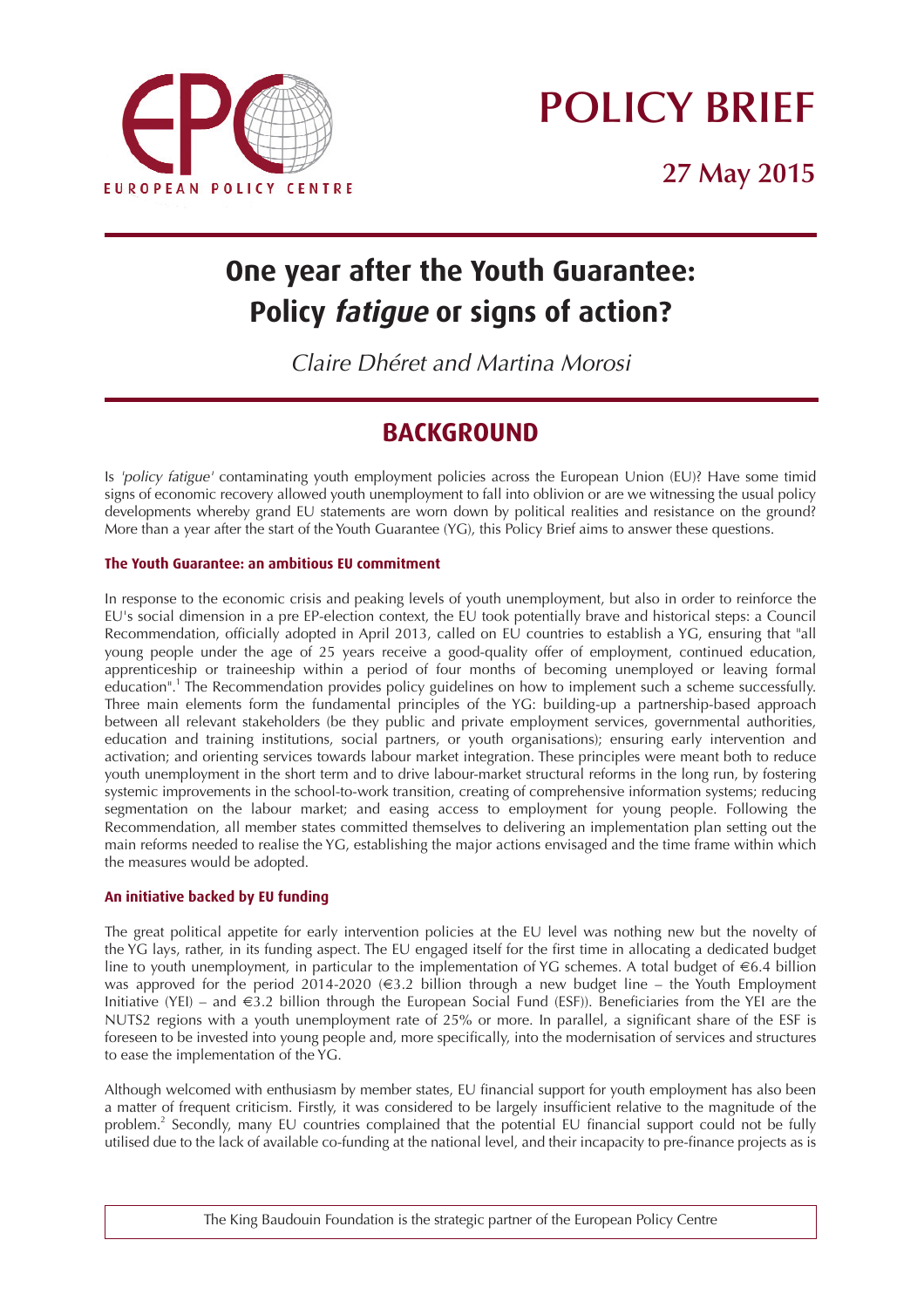usually the case under the ESF rules. As a response, the EU recently decided to increase the YEI pre-financing rate from 1-1.5% to 30%, allowing therefore an increase in pre-financing of around  $\epsilon$ 1 billion.

#### **Declining but still unsustainable level of youth unemployment**

Economic recovery seems to be gaining ground in Europe and recent figures depict a slight reduction in youth unemployment. In March 2015, the youth unemployment rate was 20.9% in the EU28 and 22.7% in the euro area, compared with 22.8% and 24.2% respectively in March 2014. Clearly, these figures are encouraging signs, but they might be clouding reality. Indeed, despite the EU's unprecedented efforts to improve labour market prospects for young people, the situation remains very uneven across EU countries, with some member states having still an alarmingly high level of youth unemployment (e.g., 45.5% in Croatia, 50.1% in Greece, 43.1% in Italy and 50.1% in Spain, March 2015) and/or countries, like Belgium (17.7% in 2011 vs. 21.6% in 2014), Cyprus (24.3% in 2011 vs. 38.2% in 2014), Finland (19.9% in 2011 vs. 20.4% in 2014), France (21.5% in 2011 vs. 22.8% in 2014), Luxembourg (14.4% in 2011 vs. 20.4% in 2014), Portugal (30.3% in 2011 vs. 35% in 2014), Romania (23.9% in 2011 vs. 24% in 2014), and Slovenia (15.2% in 2011 vs. 19.4% in 2014), struggling to bring it down. Moreover, the NEETs rate (young people aged 15-24 not in employment, education or training) is still high and not declining in many EU countries (above 16 % in Bulgaria, Croatia, Cyprus, Greece, Hungary, Ireland, Italy, Romania, Slovakia and Spain).

### **STATE OF PLAY**

#### **An apparent Europeanisation of youth employment policies**

Most EU countries welcomed the Council Recommendation and committed themselves to taking it on board. By May 2014, all 28 member states had submitted their Youth Guarantee Implementation Plans (YGIP) to the European Commission (EC) with a view to implementing it as soon as possible. In addition and given the role of EU funds in delivering the YG, member states also had to integrate their YGIP into their Operational Programmes (OP), which set investment and policy priorities and translate the allocation of the ESF and YEI into concrete actions. The growing mobilisation of the EU budget to support national efforts as well as the application of ESF rules in the delivery of the YG have altered the way youth employment policies are dealt with by the EU. In other words, these new provisions have offered increased potential for an Europeanisation of active labour market policies for young people.

But has this potential been realised? The move towards a stronger Europeanisation has become explicit in the light of two aspects: time frame and policy orientation. Regarding the former, all member states have submitted their YGIP within a time period pre-determined by the EC. With respect to the latter, EU countries have filled in pre-structured implementation plans asking them to explain how EU guidelines will be translated into concrete actions. In other words, member states had to justify that their envisaged measures follow the three fundamental principles of the YG, i.e., the partnership approach, early intervention and activation and the strong relevance of the offered services to the needs of the labour market. As a consequence, a range of new mechanisms have emerged in several member states. For instance, the reference to an intervention within four months has been introduced in most national frameworks, consultation tools empowering the voice of youth organisations (even if sometimes ad hoc) have been created and/or reinforced, and new monitoring mechanisms have been planned. In a nutshell, the EC has, through its agenda-setting powers and the policy deliberations triggered by both the YGIPs and the OPs, been the main agent driving the process of providing a structural response to the situation of young people in countries where similar measures did not exist in the past.

That being said, it should be recalled that commitment on paper might take another form in reality and that the Europeanisation process is likely to be stronger in some countries/regions than in others, depending on various factors. In addition, research shows that the concrete actions planned under the three basic principles contain significant elements of continuity, highlighting also the strong path-dependency with national and regional traditions. This is particularly true for the nature of the partnerships taking place at the regional/local level. For instance, while private employment agencies are strongly involved in the delivery of the YG in Lombardy (in line with already established practices in this region), this is not the case in other parts of Italy.

#### **Broad principles but significant variations on the ground**

Despite the guidelines and basic principles provided in the Council Recommendation, the precise design and concrete implementation of the YG are meant to be adjusted to the regional and local characteristics of the labour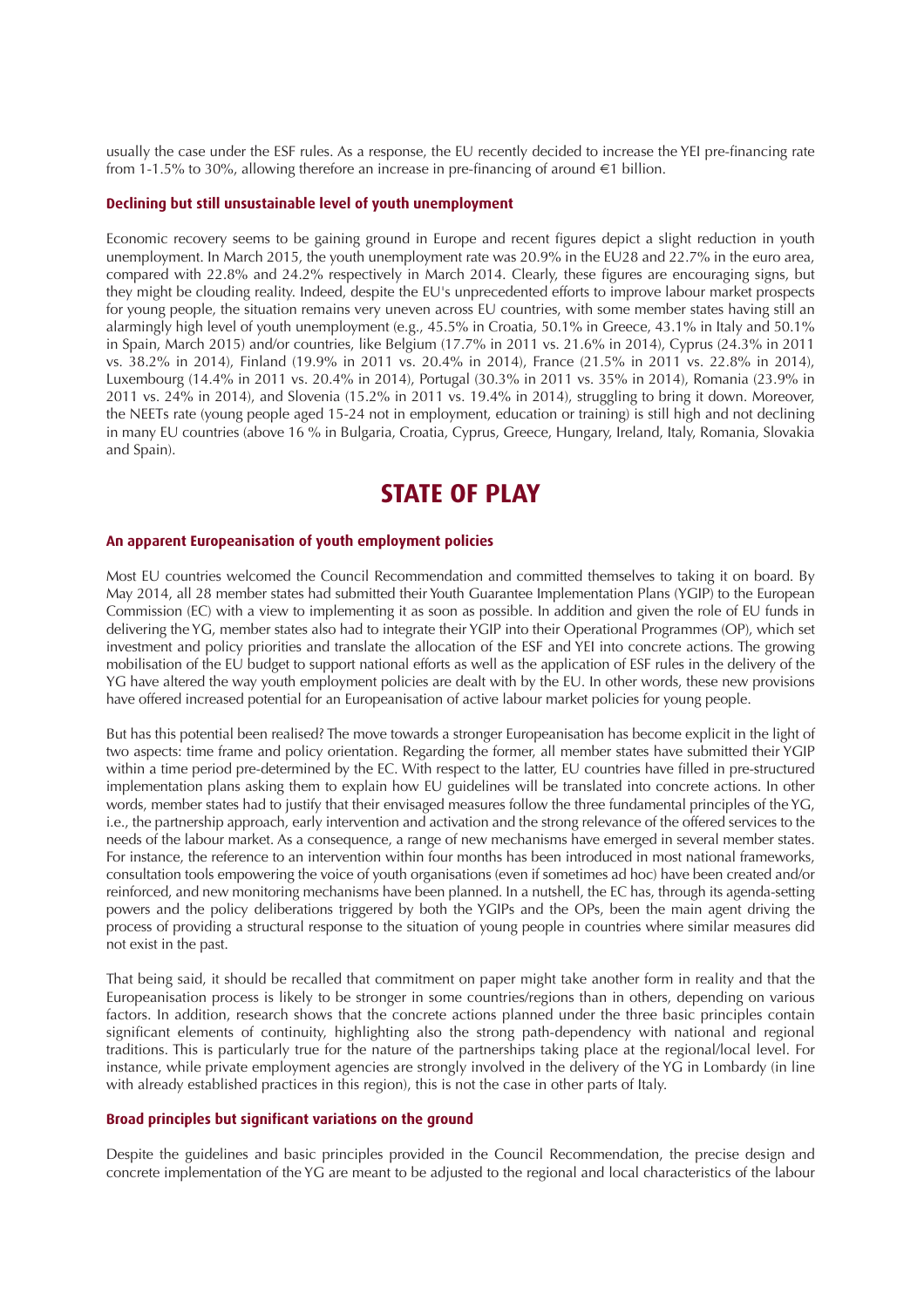market and the nature of the target group. Given the heterogeneity of the NEETs group, the contrasting realities of the labour market and the different starting point of each member state/region, there are significant variations in how the YG is delivered on the ground. Not only does it differ from one country to another but variations are also to be seen at the regional level, in particular in countries where employment and education policies are a regional competence. In such a case, regions bear primary responsibility for identifying how the three principles of the YG will be put into action, for implementing an outreach strategy, for prioritising policy actions and deciding how to allocate the money to different priorities. Given the pivotal role that regions play in the delivery of the YG, taking a closer look at them is particularly relevant for assessing the different forms youth schemes might take.<sup>3</sup>

#### **Some common downsides across the board**

Comparing the regional implementation of the YG across the EU allows the identification of some common downsides with regard to the conceptual design of the guarantee, the nature of the envisaged measures, and the sustainability of the schemes.

With respect to the conceptual design, most member states do not provide any definition of what a quality offer entails. As a corollary to this absence of definition, the quality of placements is rarely monitored, leading to situations where young people are offered very precarious jobs or placements, which do not fit their level of qualifications. More generally, the monitoring process, even if envisaged in the YGIPs, is generally absent on the ground, suggesting that the focus of public authorities is more on the 'point of entry' rather than on how the placement will provide better labour market prospects to the young person in the future. Furthermore, social partners, in particular youth organisations and trade unions, seem to be poorly involved in the monitoring process when one is in place. Most of the time, they report only being consulted in the design phase of the YG with a low level of consideration for their input.

The nature of the envisaged actions in the YG schemes also highlights some common trends. First, specific measures to reach out to the most vulnerable are generally absent of most national plans. Although the starting point for delivering the YG to a young person should be their registration with an employment service, the Council Recommendation also points out that a corresponding starting point should be defined for the NEETs who are not registered. Clearly, this crucial aspect is lacking in a lot of countries/regions, which tend to concentrate their efforts on those young people who are the easiest to reach out to, and therefore the most likely to be re-integrated into the labour market. Second, YGIPs lack references to the circumstances of the labour market in which actions operate. In other words, measures are rarely justified to tackle the state of the labour market and/or the types of jobs, which are to be found there. Third, the implementation plans reveal a great reliance on employment services (often overwhelmed by unreasonably high caseloads and therefore lacking the resources to provide adequate services and personal guidance) without taking into account the variety of stakeholders, which can contribute to the success of a YG. While many countries have embarked on reforms of the education system, which can certainly help deliver the YG in the long run, immediate actions to strengthen the cooperation between employment services and education and training institutions are lacking despite the significant benefits this might have on identifying early school-leavers and offering them second-chance education programmes.

Finally, the long-term sustainability of YG schemes is largely questioned, not least in crisis countries facing severe budget constraints. Many stakeholders involved in the implementation of such schemes are sceptical about the structural reforms they can trigger. Not only do many countries/regions not have the resources to pre-finance funding but many measures are also likely to halt once EU financial support will be over.

#### **National institutional settings: a key factor of success**

The institutional setting, the division of competencies at the national level and the degree of cooperation already established among relevant institutions determine to some extent the success of youth activation schemes. Some countries (like Spain) do not have a centrally computerised public employment service, causing major problems of coordination among regions. Others, like Belgium, have multiple administrative and political layers, with a large number of administrations involved in different aspects of youth policies. Indeed, while the federal level pays unemployment benefits, regions are in charge of employment policies and municipalities deliver social services through their social centres. Such institutional settings underline the need for efficient and trustful relationships between the different administrative authorities, which would allow a smooth exchange of information about the profile of young people. As already mentioned, reaching out to the most vulnerable NEETs who are not registered with employment services requires a strong cooperation between employment and social services.